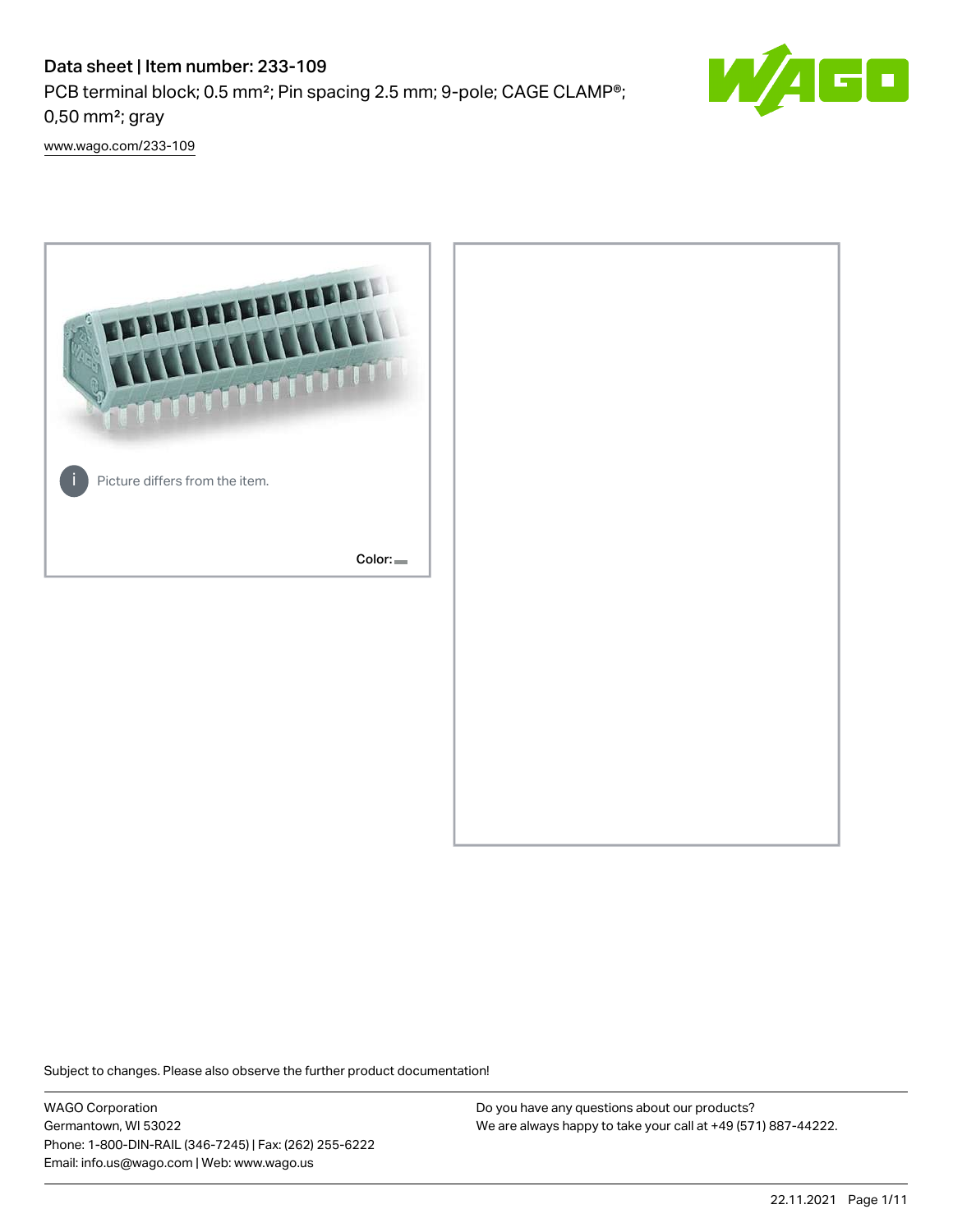

Dimensions in mm

 $L =$  (pole no. x pin spacing) + 2.3 mm

#### Item description

- Compact terminal strips with CAGE CLAMP<sup>®</sup> connection and screwdriver actuation parallel or perpendicular to conductor entry
- Double solder pins for high mechanical stability
- Custom color combinations

Subject to changes. Please also observe the further product documentation!

WAGO Corporation Germantown, WI 53022 Phone: 1-800-DIN-RAIL (346-7245) | Fax: (262) 255-6222 Email: info.us@wago.com | Web: www.wago.us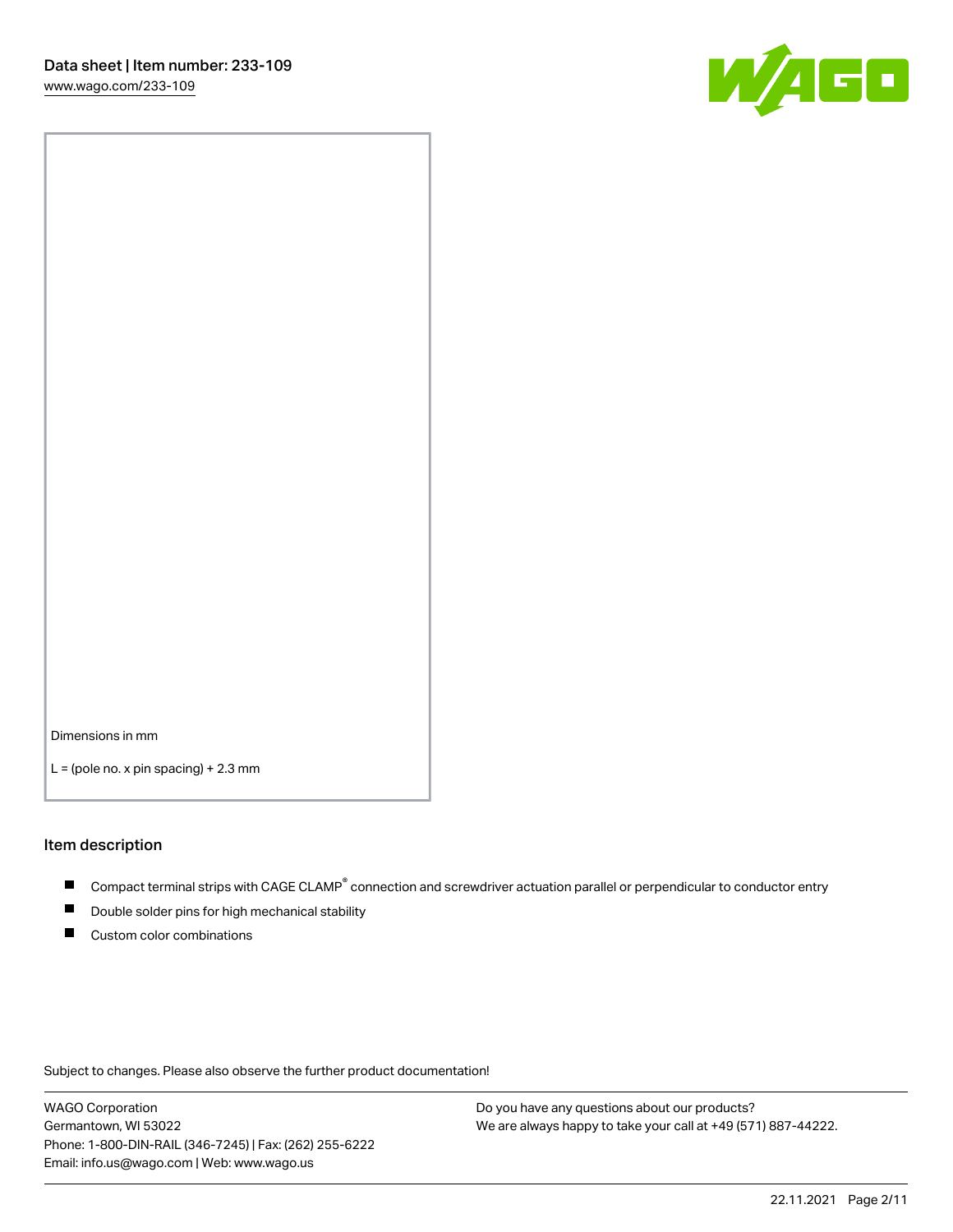

## Data Notes

| Variants: | Other pole numbers                                               |
|-----------|------------------------------------------------------------------|
|           | Other colors                                                     |
|           | Mixed-color PCB connector strips                                 |
|           | Direct marking                                                   |
|           | Other versions (or variants) can be requested from WAGO Sales or |
|           | configured at https://configurator.wago.com/                     |
|           |                                                                  |

# Electrical data

## IEC Approvals

| Ratings per                 | IEC/EN 60664-1                                                        |
|-----------------------------|-----------------------------------------------------------------------|
| Rated voltage (III / 3)     | 63 V                                                                  |
| Rated surge voltage (III/3) | $2.5$ kV                                                              |
| Rated voltage (III/2)       | 160 V                                                                 |
| Rated surge voltage (III/2) | $2.5$ kV                                                              |
| Nominal voltage (II/2)      | 320 V                                                                 |
| Rated surge voltage (II/2)  | $2.5$ kV                                                              |
| Rated current               | 6 A                                                                   |
| Legend (ratings)            | $(III / 2)$ $\triangle$ Overvoltage category III / Pollution degree 2 |

# UL Approvals

| Approvals per                  | UL 1059 |
|--------------------------------|---------|
| Rated voltage UL (Use Group B) | 150 V   |
| Rated current UL (Use Group B) |         |

## CSA Approvals

| Approvals per                   | CSA   |
|---------------------------------|-------|
| Rated voltage CSA (Use Group B) | 150 V |
| Rated current CSA (Use Group B) |       |

#### Connection data

| Total number of connection points |  |
|-----------------------------------|--|
| Total number of potentials        |  |
| Number of connection types        |  |

Subject to changes. Please also observe the further product documentation!

| <b>WAGO Corporation</b>                                | Do you have any questions about our products?                 |
|--------------------------------------------------------|---------------------------------------------------------------|
| Germantown, WI 53022                                   | We are always happy to take your call at +49 (571) 887-44222. |
| Phone: 1-800-DIN-RAIL (346-7245)   Fax: (262) 255-6222 |                                                               |
| Email: info.us@wago.com   Web: www.wago.us             |                                                               |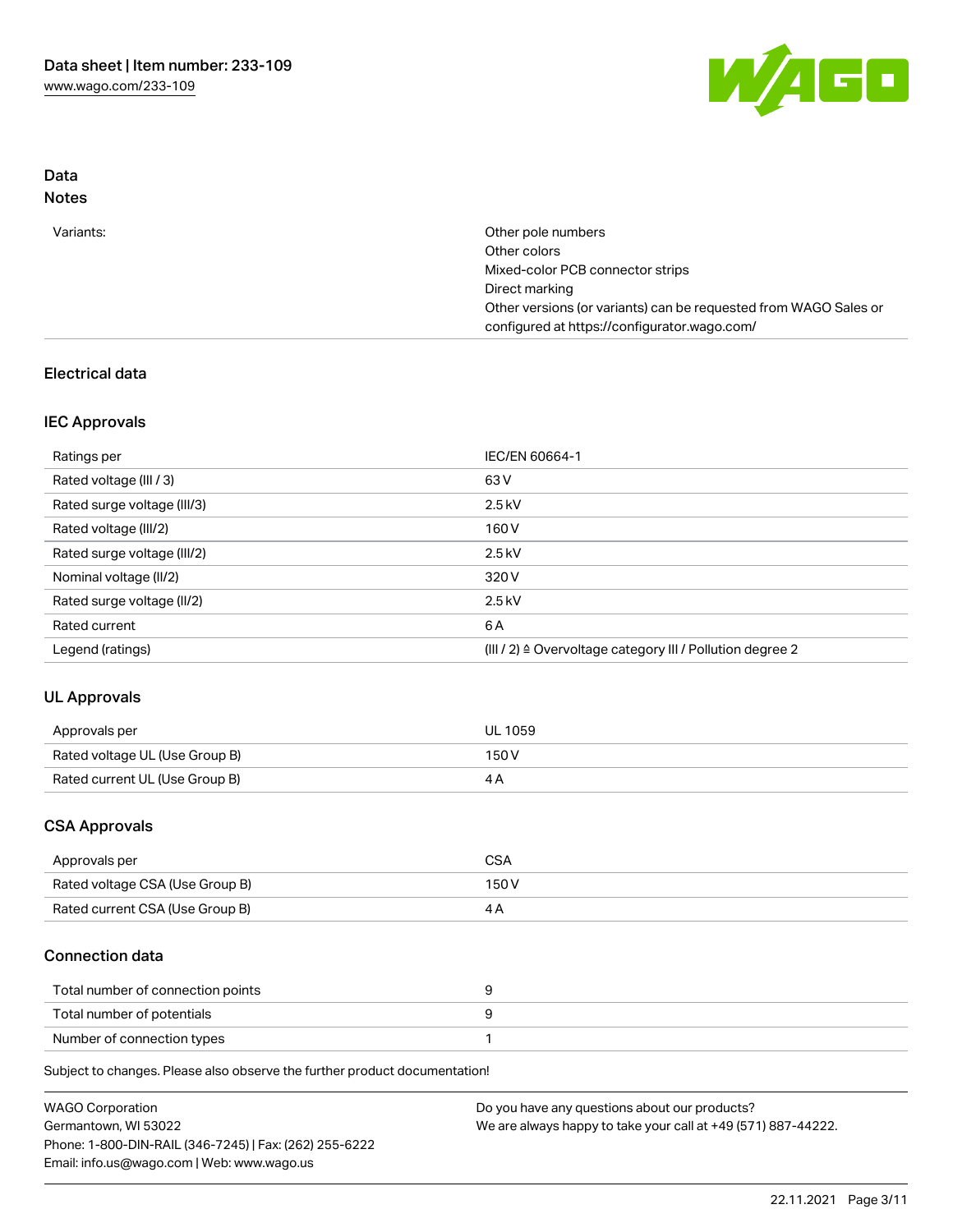[www.wago.com/233-109](http://www.wago.com/233-109)



Number of levels 1

#### Connection 1

| Connection technology                             | CAGE CLAMP                                                                                                                                                                          |
|---------------------------------------------------|-------------------------------------------------------------------------------------------------------------------------------------------------------------------------------------|
| <b>Actuation type</b>                             | Operating tool                                                                                                                                                                      |
| Solid conductor                                   | $0.080.5$ mm <sup>2</sup> / 28  20 AWG                                                                                                                                              |
| Fine-stranded conductor                           | $0.080.5$ mm <sup>2</sup> / 28  20 AWG                                                                                                                                              |
| Fine-stranded conductor; with insulated ferrule   | $0.25 \text{ mm}^2$                                                                                                                                                                 |
| Fine-stranded conductor: with uninsulated ferrule | $0.25 \text{ mm}^2$                                                                                                                                                                 |
| Note (conductor cross-section)                    | Terminating 0.75 mm <sup>2</sup> /18 AWG conductors is possible; however<br>insulation diameter allows only every other clamping unit to be<br>terminated with this conductor size. |
| Strip length                                      | $56$ mm $/ 0.20.24$ inch                                                                                                                                                            |
| Conductor connection direction to PCB             | 30 <sup>°</sup>                                                                                                                                                                     |
| Number of poles                                   | 9                                                                                                                                                                                   |

# Physical data

| Pin spacing                          | 2.5 mm / 0.098 inch  |
|--------------------------------------|----------------------|
| Width                                | 24.8 mm / 0.976 inch |
| Height                               | 15.7 mm / 0.618 inch |
| Height from the surface              | 11.7 mm / 0.461 inch |
| Depth                                | 12.1 mm / 0.476 inch |
| Solder pin length                    | 4 mm                 |
| Solder pin dimensions                | $0.5 \times 0.75$ mm |
| Drilled hole diameter with tolerance | 1 1 $(+0.1)$ mm      |

# PCB contact

| PCB Contact                         | THT                                      |
|-------------------------------------|------------------------------------------|
| Solder pin arrangement              | over the entire terminal strip (in-line) |
| Number of solder pins per potential |                                          |

## Material data

| Color               | gray             |
|---------------------|------------------|
| Material group      |                  |
| Insulation material | Polyamide (PA66) |
|                     |                  |

Subject to changes. Please also observe the further product documentation!

| <b>WAGO Corporation</b>                                | Do you have any questions about our products?                 |
|--------------------------------------------------------|---------------------------------------------------------------|
| Germantown, WI 53022                                   | We are always happy to take your call at +49 (571) 887-44222. |
| Phone: 1-800-DIN-RAIL (346-7245)   Fax: (262) 255-6222 |                                                               |
| Email: info.us@wago.com   Web: www.wago.us             |                                                               |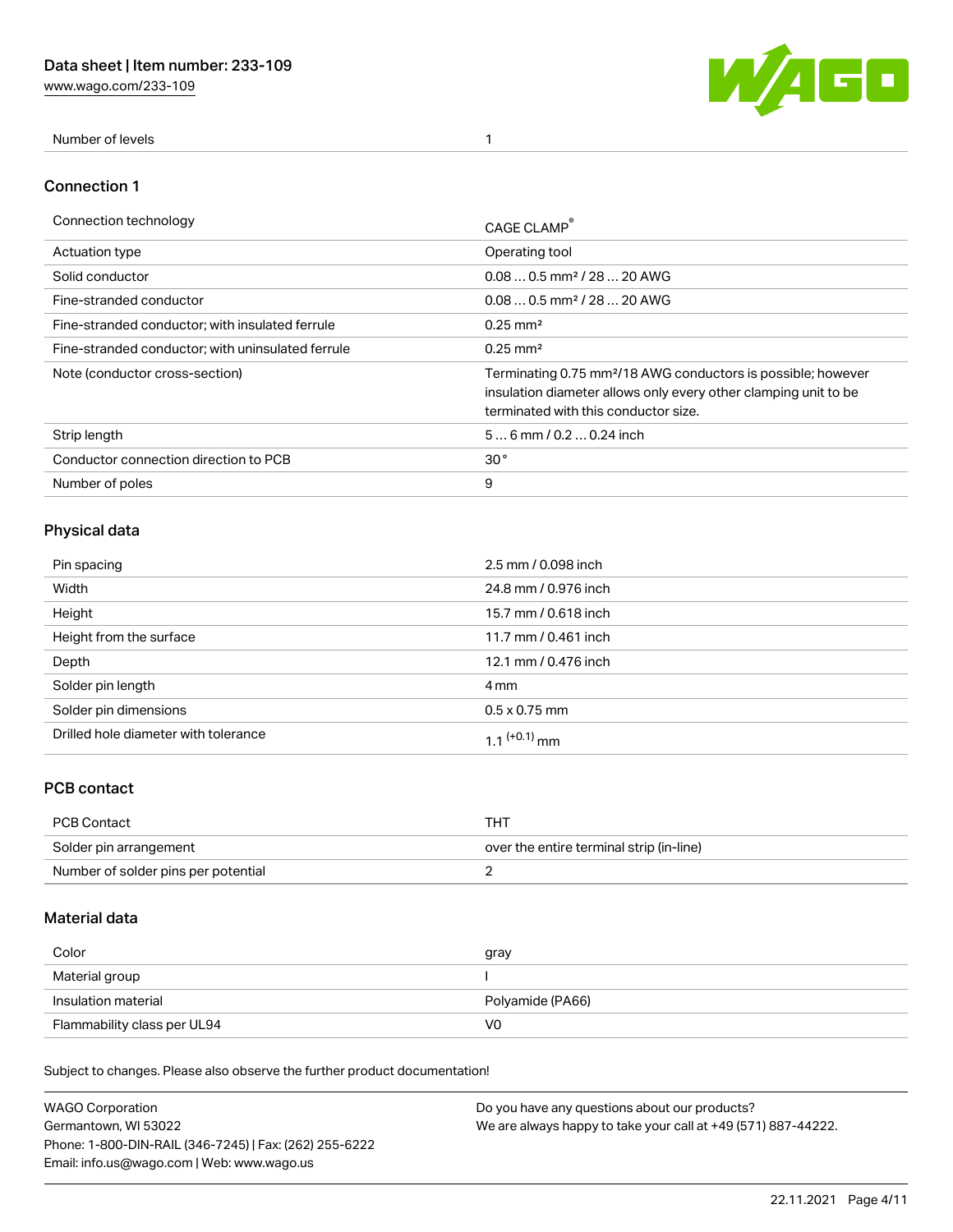[www.wago.com/233-109](http://www.wago.com/233-109)



| Clamping spring material | Chrome nickel spring steel (CrNi)       |
|--------------------------|-----------------------------------------|
| Contact material         | Electrolytic copper ( $E_{\text{Cu}}$ ) |
| Contact plating          | tin-plated                              |
| Fire load                | $0.04$ MJ                               |
| Weight                   | 3.1 <sub>g</sub>                        |

#### Environmental requirements

| 1000<br>Limit temperature range<br>105<br>UU<br>. .<br>. |  |
|----------------------------------------------------------|--|
|----------------------------------------------------------|--|

#### Commercial data

| Product Group         | 4 (Printed Circuit) |
|-----------------------|---------------------|
| PU (SPU)              | 200 (50) Stück      |
| Packaging type        | box                 |
| Country of origin     | <b>CH</b>           |
| <b>GTIN</b>           | 4045454049232       |
| Customs tariff number | 8536904000          |

## Approvals / Certificates

#### Country specific Approvals

| Logo       | Approval                                                                   | <b>Additional Approval Text</b> | Certificate<br>name  |
|------------|----------------------------------------------------------------------------|---------------------------------|----------------------|
|            | <b>CCA</b><br>DEKRA Certification B.V.                                     | EN 60998                        | <b>NTRNL</b><br>6946 |
| EMA<br>EUR | <b>CCA</b><br>DEKRA Certification B.V.                                     | EN 60998                        | 2153951.01           |
|            | <b>CCA</b><br>DEKRA Certification B.V.                                     | EN 60947-7-4                    | <b>NTRNL</b><br>7786 |
|            | <b>CSA</b><br>DEKRA Certification B.V.                                     | C22.2                           | 1465035              |
|            | <b>KEMA/KEUR</b><br>DEKRA Certification B.V.                               | EN 60947-7-4                    | 71-111040            |
|            | Subject to changes. Please also observe the further product documentation! |                                 |                      |

WAGO Corporation Germantown, WI 53022 Phone: 1-800-DIN-RAIL (346-7245) | Fax: (262) 255-6222 Email: info.us@wago.com | Web: www.wago.us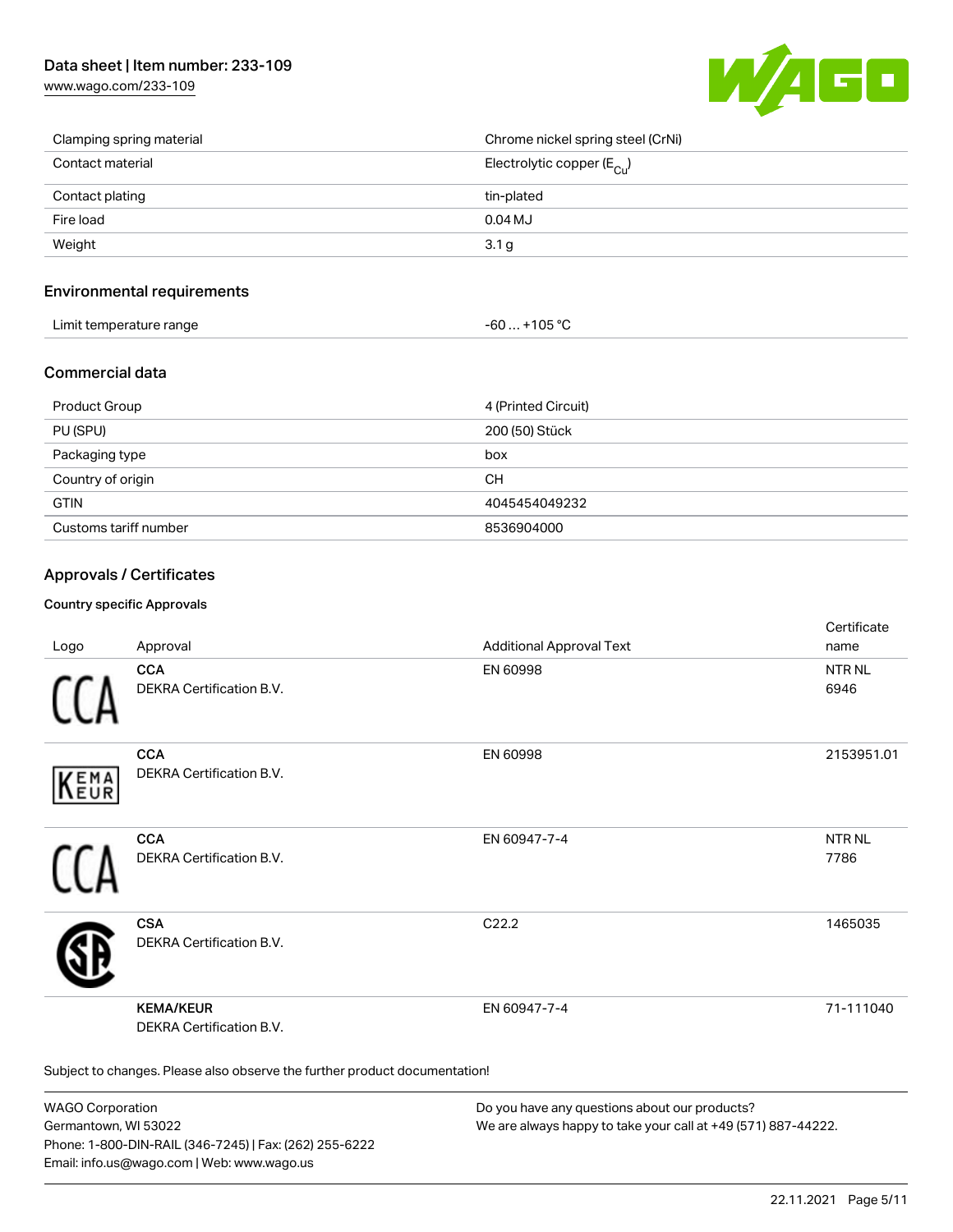



#### Ship Approvals

| Logo | Approval                                                | <b>Additional Approval Text</b> | Certificate<br>name               |
|------|---------------------------------------------------------|---------------------------------|-----------------------------------|
| ABS  | <b>ABS</b><br>American Bureau of Shipping               |                                 | $19-$<br>HG1869876-<br><b>PDA</b> |
|      | <b>DNV GL</b><br>Det Norske Veritas, Germanischer Lloyd | -                               | TAE000016Z                        |

#### UL-Approvals

|      |                               |                                 | Certificate |
|------|-------------------------------|---------------------------------|-------------|
| Logo | Approval                      | <b>Additional Approval Text</b> | name        |
|      | UL                            | <b>UL 1059</b>                  | E45172      |
| J    | UL International Germany GmbH |                                 |             |

#### Optional accessories

| Ferrule        |                                                                                                    |                      |  |
|----------------|----------------------------------------------------------------------------------------------------|----------------------|--|
|                | Item no.: 216-131                                                                                  | www.wago.com/216-131 |  |
|                | Ferrule; Sleeve for 0.25 mm <sup>2</sup> / AWG 24; uninsulated; electro-tin plated; silver-colored |                      |  |
|                | Item no.: 216-151                                                                                  |                      |  |
|                | Ferrule; Sleeve for 0.25 mm <sup>2</sup> / AWG 24; uninsulated; electro-tin plated                 | www.wago.com/216-151 |  |
|                | Item no.: 216-301                                                                                  |                      |  |
|                | Ferrule; Sleeve for 0.25 mm <sup>2</sup> / AWG 24; insulated; electro-tin plated; yellow           | www.wago.com/216-301 |  |
|                | Item no.: 216-321                                                                                  |                      |  |
|                | Ferrule; Sleeve for 0.25 mm <sup>2</sup> / AWG 24; insulated; electro-tin plated; yellow           | www.wago.com/216-321 |  |
| <b>Tools</b>   |                                                                                                    |                      |  |
| Operating tool |                                                                                                    |                      |  |
|                | Item no.: 210-648                                                                                  |                      |  |
|                | Operating tool; Blade: 2.5 x 0.4 mm; with a partially insulated shaft; angled; short               | www.wago.com/210-648 |  |
|                | Item no.: 210-647                                                                                  |                      |  |
|                | Operating tool; Blade: 2.5 x 0.4 mm; with a partially insulated shaft; multicoloured               | www.wago.com/210-647 |  |

WAGO Corporation Germantown, WI 53022 Phone: 1-800-DIN-RAIL (346-7245) | Fax: (262) 255-6222 Email: info.us@wago.com | Web: www.wago.us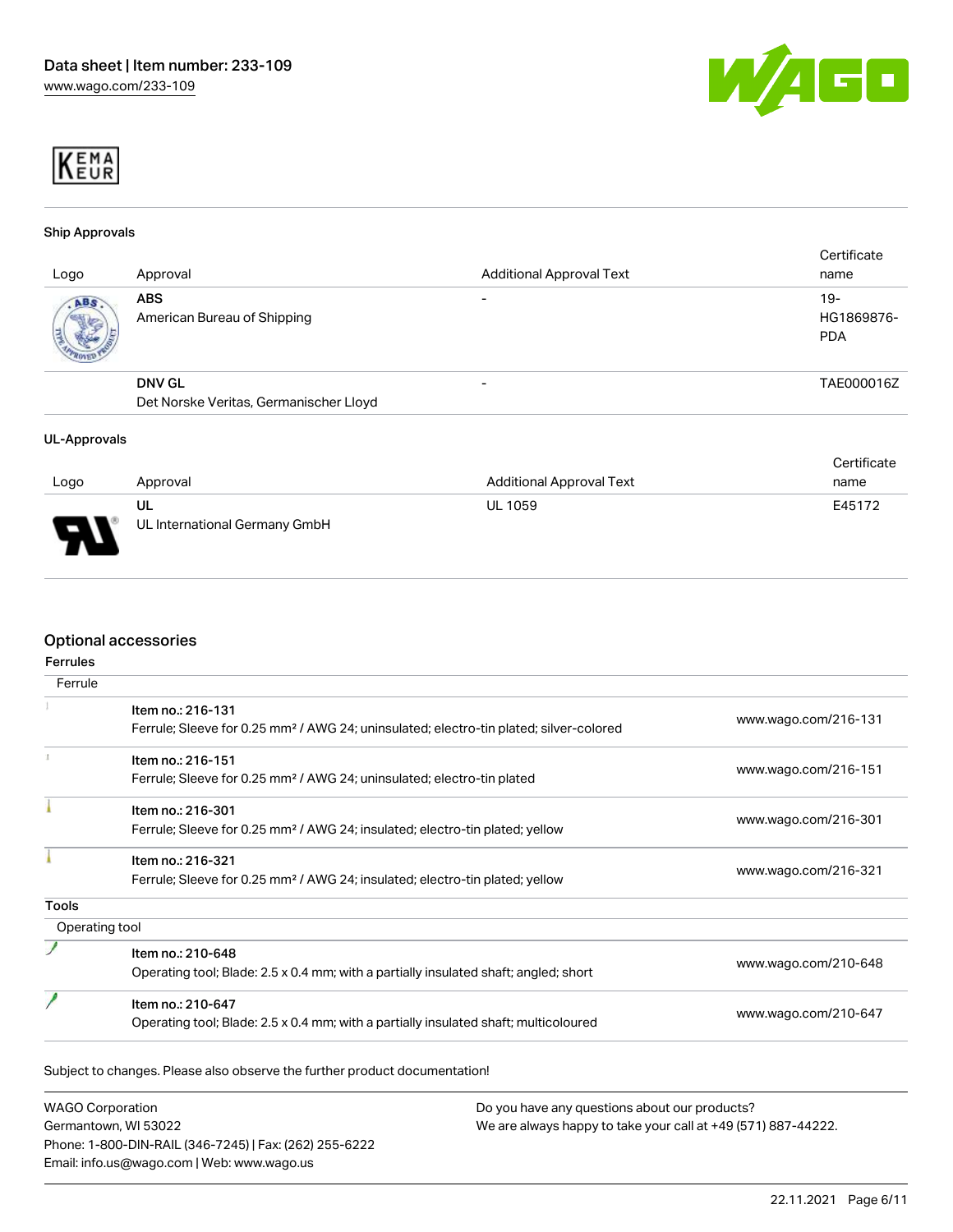Phone: 1-800-DIN-RAIL (346-7245) | Fax: (262) 255-6222

Email: info.us@wago.com | Web: www.wago.us

[www.wago.com/233-109](http://www.wago.com/233-109)

|--|

|                  | Item no.: 210-719<br>Operating tool; Blade: 2.5 x 0.4 mm; with a partially insulated shaft              |                                                               |          | www.wago.com/210-719 |
|------------------|---------------------------------------------------------------------------------------------------------|---------------------------------------------------------------|----------|----------------------|
|                  | Item no.: 233-332                                                                                       |                                                               |          |                      |
|                  | Operating tool; made of insulating material; white                                                      |                                                               |          | www.wago.com/233-332 |
|                  | Item no.: 233-331                                                                                       |                                                               |          |                      |
|                  | Operating tool; insulated; yellow                                                                       |                                                               |          | www.wago.com/233-331 |
|                  | Item no.: 233-335                                                                                       |                                                               |          | www.wago.com/233-335 |
|                  | Operating tool; yellow                                                                                  |                                                               |          |                      |
|                  | Marking accessories                                                                                     |                                                               |          |                      |
| Marking strip    |                                                                                                         |                                                               |          |                      |
|                  | Item no.: 210-331/250-207                                                                               |                                                               |          |                      |
|                  | Marking strips; as a DIN A4 sheet; MARKED; 1-48 (100x); Height of marker strip: 2.3 mm/0.091 in; Strip  |                                                               |          | www.wago.com/210-331 |
|                  | length 182 mm; Horizontal marking; Self-adhesive; white                                                 |                                                               | /250-207 |                      |
|                  | Item no.: 210-331/250-202                                                                               |                                                               |          |                      |
|                  | Marking strips; as a DIN A4 sheet; MARKED; 1-16 (400x); Height of marker strip: 2.3 mm/0.091 in; Strip  |                                                               |          | www.wago.com/210-331 |
|                  | length 182 mm; Horizontal marking; Self-adhesive; white                                                 |                                                               | /250-202 |                      |
|                  | Item no.: 210-331/254-204                                                                               |                                                               |          |                      |
|                  | Marking strips; as a DIN A4 sheet; MARKED; 17-32 (400x); Height of marker strip: 2.3 mm/0.091 in; Strip |                                                               |          | www.wago.com/210-331 |
|                  | length 182 mm; Horizontal marking; Self-adhesive; white                                                 |                                                               | /254-204 |                      |
|                  | Item no.: 210-331/250-204                                                                               |                                                               |          |                      |
|                  | Marking strips; as a DIN A4 sheet; MARKED; 17-32 (400x); Height of marker strip: 2.3 mm/0.091 in; Strip |                                                               |          | www.wago.com/210-331 |
|                  | length 182 mm; Horizontal marking; Self-adhesive; white                                                 |                                                               | /250-204 |                      |
|                  | Item no.: 210-331/254-206                                                                               |                                                               |          |                      |
|                  | Marking strips; as a DIN A4 sheet; MARKED; 33-48 (400x); Height of marker strip: 2.3 mm/0.091 in; Strip |                                                               |          | www.wago.com/210-331 |
|                  | length 182 mm; Horizontal marking; Self-adhesive; white                                                 |                                                               | /254-206 |                      |
|                  | Item no.: 210-331/250-206                                                                               |                                                               |          |                      |
|                  | Marking strips; as a DIN A4 sheet; MARKED; 33-48 (400x); Height of marker strip: 2.3 mm/0.091 in; Strip |                                                               |          | www.wago.com/210-331 |
|                  | length 182 mm; Horizontal marking; Self-adhesive; white                                                 |                                                               | /250-206 |                      |
|                  | Item no.: 210-331/254-202                                                                               |                                                               |          |                      |
|                  | Marking strips; as a DIN A4 sheet; MARKED; 1-16 (400x); Height of marker strip: 2.3 mm/0.091 in; Strip  |                                                               |          | www.wago.com/210-331 |
|                  | length 182 mm; Horizontal marking; Self-adhesive; white                                                 |                                                               | /254-202 |                      |
|                  | Item no.: 210-331/254-207                                                                               |                                                               |          |                      |
|                  | Marking strips; as a DIN A4 sheet; MARKED; 1-48 (100x); Height of marker strip: 2.3 mm/0.091 in; Strip  |                                                               |          | www.wago.com/210-331 |
|                  | length 182 mm; Horizontal marking; Self-adhesive; white                                                 |                                                               | /254-207 |                      |
|                  |                                                                                                         |                                                               |          |                      |
| <b>Downloads</b> |                                                                                                         |                                                               |          |                      |
|                  | <b>Documentation</b>                                                                                    |                                                               |          |                      |
|                  | <b>Additional Information</b>                                                                           |                                                               |          |                      |
|                  | Technical explanations                                                                                  | 2019 Apr 3                                                    | pdf      | Download             |
|                  |                                                                                                         |                                                               |          |                      |
|                  | Subject to changes. Please also observe the further product documentation!                              |                                                               |          |                      |
|                  | <b>WAGO Corporation</b>                                                                                 | Do you have any questions about our products?                 |          |                      |
|                  | Germantown, WI 53022                                                                                    | We are always happy to take your call at +49 (571) 887-44222. |          |                      |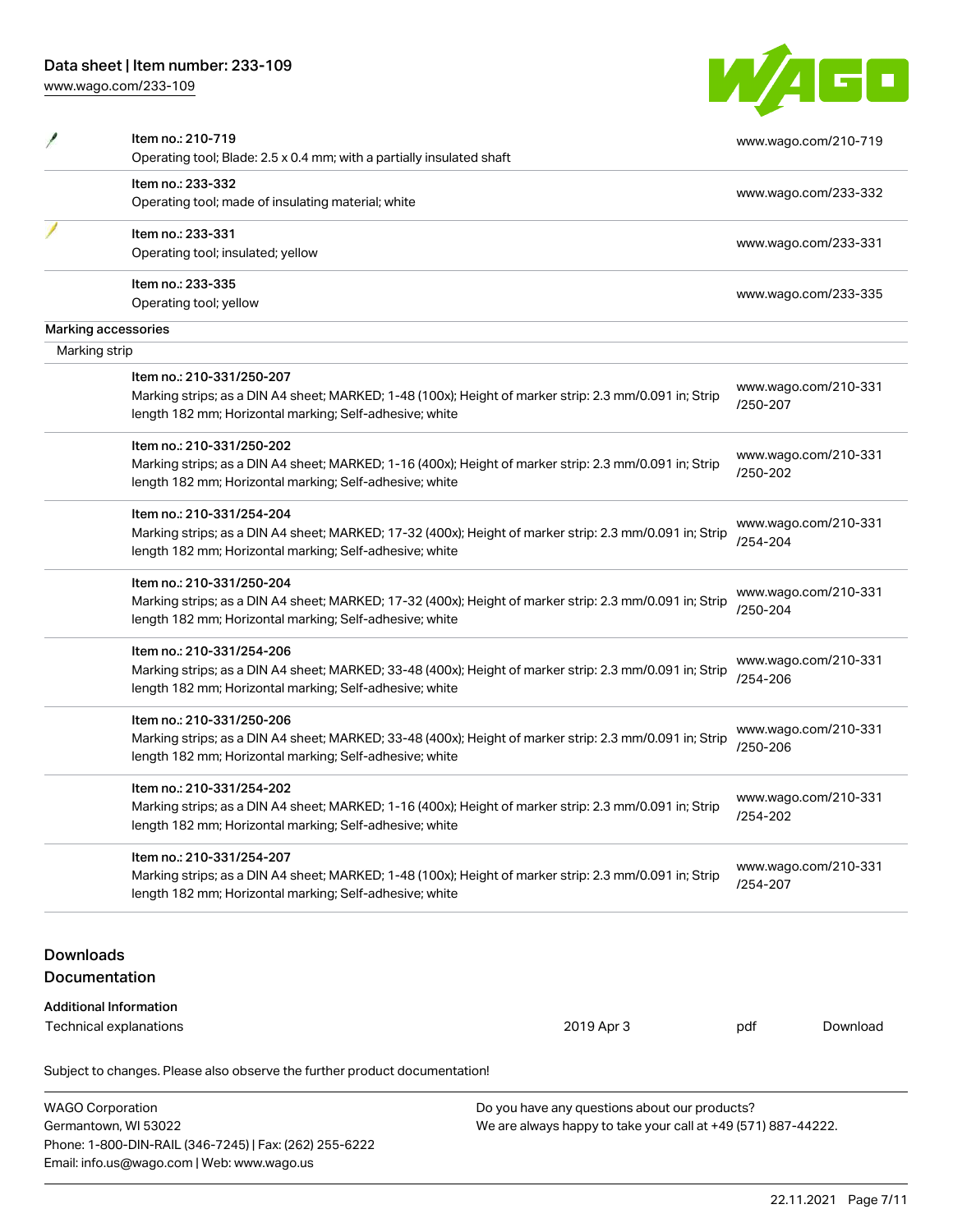

|                                                                                                                                                                        | 2.0 MB          |          |
|------------------------------------------------------------------------------------------------------------------------------------------------------------------------|-----------------|----------|
|                                                                                                                                                                        | pdf<br>125.0 kB | Download |
|                                                                                                                                                                        |                 |          |
| <b>CAD files</b>                                                                                                                                                       |                 |          |
| CAD data                                                                                                                                                               |                 |          |
| 2D/3D Models 233-109                                                                                                                                                   | <b>URL</b>      | Download |
| <b>CAE</b> data                                                                                                                                                        |                 |          |
| EPLAN Data Portal 233-109                                                                                                                                              | <b>URL</b>      | Download |
| ZUKEN Portal 233-109                                                                                                                                                   | URL             | Download |
| <b>PCB Design</b>                                                                                                                                                      |                 |          |
| Symbol and Footprint 233-109                                                                                                                                           | URL             | Download |
| CAx data for your PCB design, consisting of "schematic symbols and PCB footprints",<br>allow easy integration of the WAGO component into your development environment. |                 |          |
| Supported formats:                                                                                                                                                     |                 |          |
| ш<br>Accel EDA 14 & 15                                                                                                                                                 |                 |          |
| ш<br>Altium 6 to current version                                                                                                                                       |                 |          |
| Ш<br>Cadence Allegro                                                                                                                                                   |                 |          |
| ш<br>DesignSpark                                                                                                                                                       |                 |          |
| Ш<br>Eagle Libraries                                                                                                                                                   |                 |          |
| H<br>KiCad                                                                                                                                                             |                 |          |
| ш<br>Mentor Graphics BoardStation                                                                                                                                      |                 |          |
| п<br>Mentor Graphics Design Architect                                                                                                                                  |                 |          |
| Mentor Graphics Design Expedition 99 and 2000                                                                                                                          |                 |          |
| Ш<br>OrCAD 9.X PCB and Capture                                                                                                                                         |                 |          |
| Ш<br>PADS PowerPCB 3, 3.5, 4.X, and 5.X                                                                                                                                |                 |          |
| ш<br>PADS PowerPCB and PowerLogic 3.0                                                                                                                                  |                 |          |
| П<br>PCAD 2000, 2001, 2002, 2004, and 2006                                                                                                                             |                 |          |
| ш<br>Pulsonix 8.5 or newer                                                                                                                                             |                 |          |
| <b>STL</b>                                                                                                                                                             |                 |          |
| ш<br>3D STEP                                                                                                                                                           |                 |          |
| ц<br>TARGET 3001!                                                                                                                                                      |                 |          |

Subject to changes. Please also observe the further product documentation!

WAGO Corporation Germantown, WI 53022 Phone: 1-800-DIN-RAIL (346-7245) | Fax: (262) 255-6222 Email: info.us@wago.com | Web: www.wago.us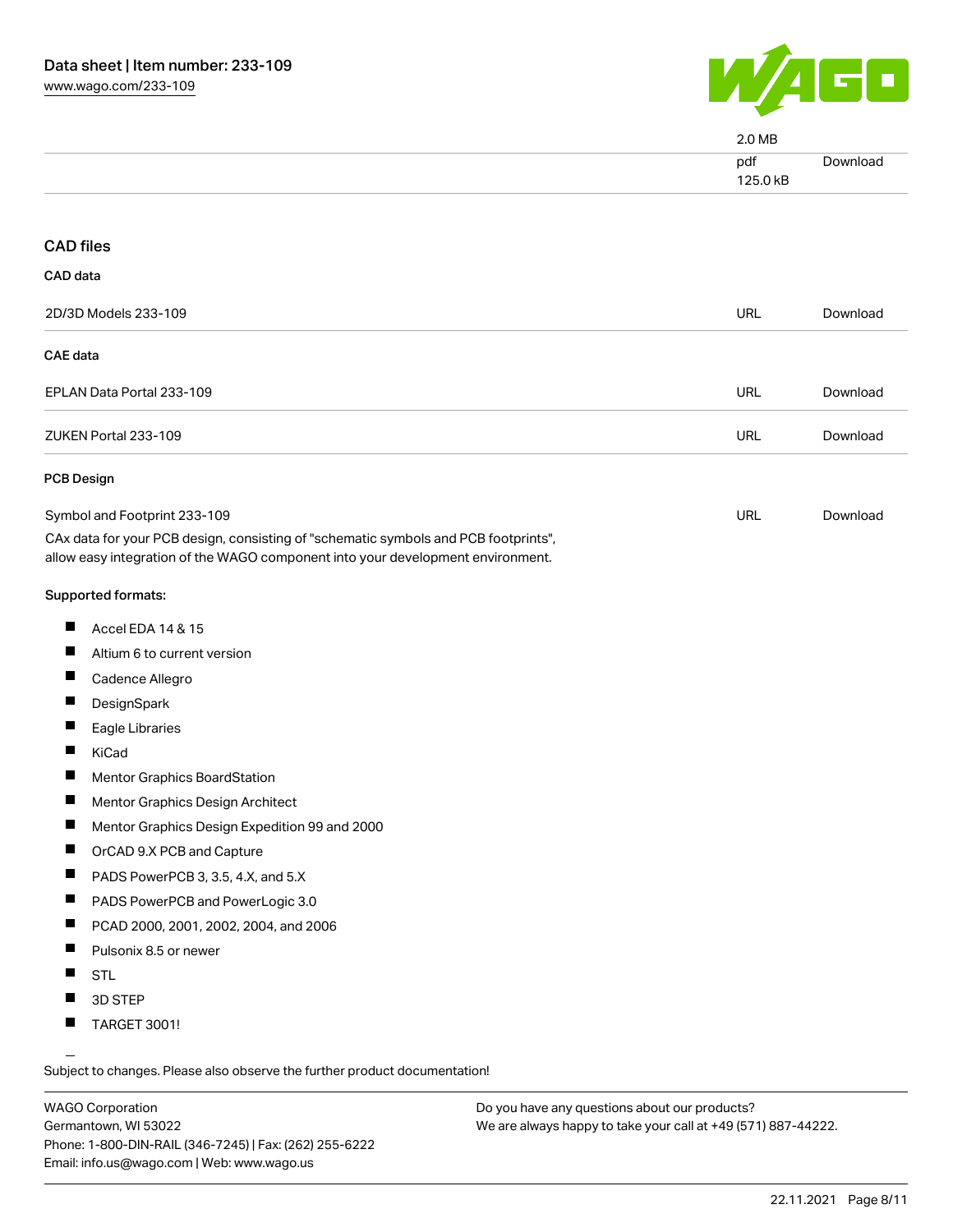- $\blacksquare$ View Logic ViewDraw
- П Quadcept
- $\blacksquare$ Zuken CadStar 3 and 4
- $\blacksquare$ Zuken CR-5000 and CR-8000

PCB Component Libraries (EDA), PCB CAD Library Ultra Librarian

#### Environmental Product Compliance

#### Compliance Search

Environmental Product Compliance 233-109 PCB terminal block; 0.5 mm<sup>2</sup>; Pin spacing 2.5 mm; 9-pole; CAGE CLAMP®; 0,50 mm<sup>2</sup>; gray

# Installation Notes

#### Conductor termination



Inserting a conductor via 3.5 mm screwdriver.

Screwdriver actuation parallel to conductor entry



Inserting a conductor via 3.5 mm<br>Inserting a conductor via operating tool. screwdriver.

Screwdriver actuation perpendicular to conductor entry



Subject to changes. Please also observe the further product documentation!

WAGO Corporation Germantown, WI 53022 Phone: 1-800-DIN-RAIL (346-7245) | Fax: (262) 255-6222 Email: info.us@wago.com | Web: www.wago.us

Do you have any questions about our products? We are always happy to take your call at +49 (571) 887-44222.



URL [Download](https://www.wago.com/global/d/ComplianceLinkMediaContainer_233-109)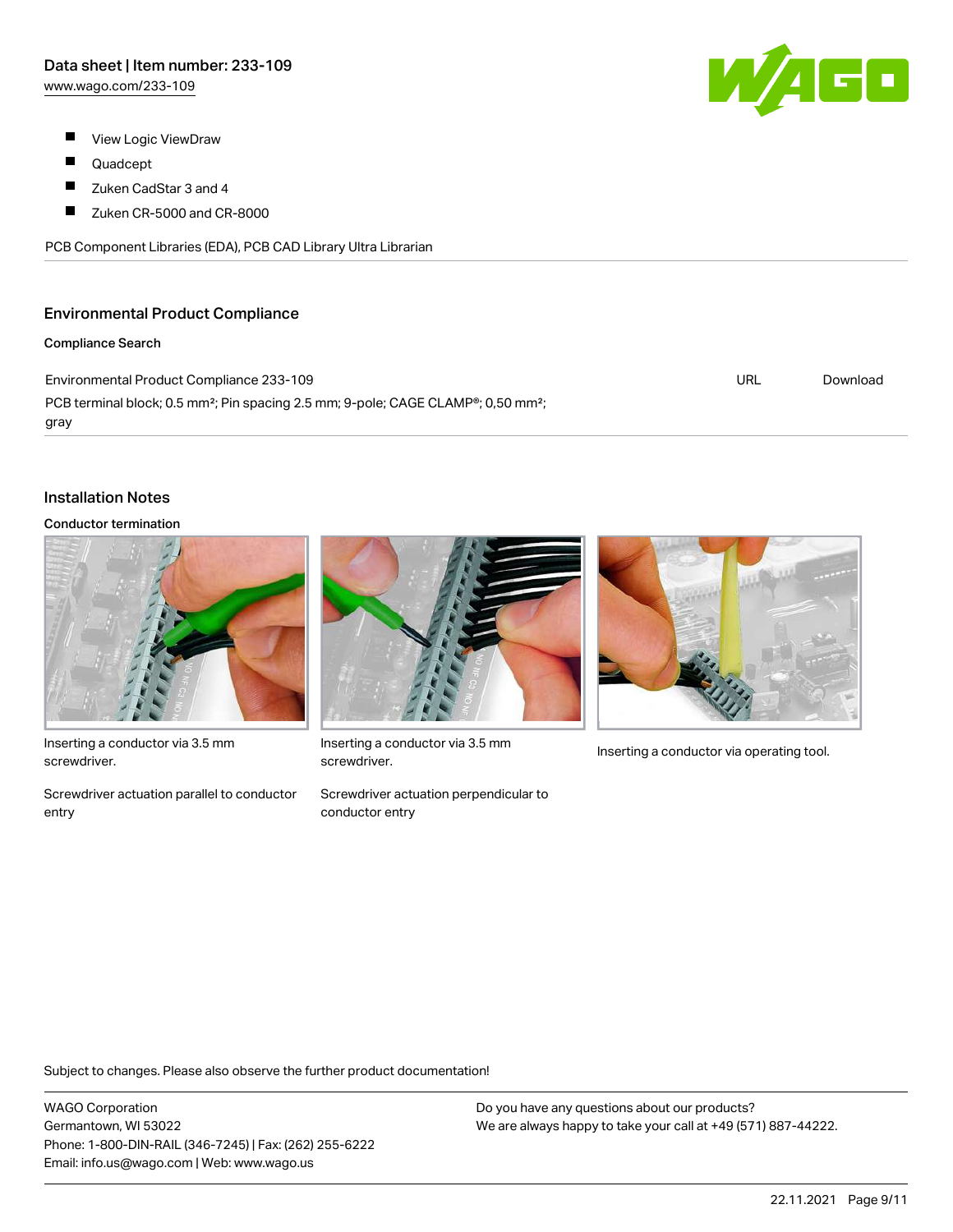#### Data sheet | Item number: 233-109 [www.wago.com/233-109](http://www.wago.com/233-109)

60



Compared to standard screwdrivers, these operating tools are far more convenient for wiring PCB terminal strips at factory.

Installation



PCB Terminal Strips placed behind each other save space – staggering them by half the pin spacing simplifies subsequent wiring of the first row.

Installation

Subject to changes. Please also observe the further product documentation!

WAGO Corporation Germantown, WI 53022 Phone: 1-800-DIN-RAIL (346-7245) | Fax: (262) 255-6222 Email: info.us@wago.com | Web: www.wago.us